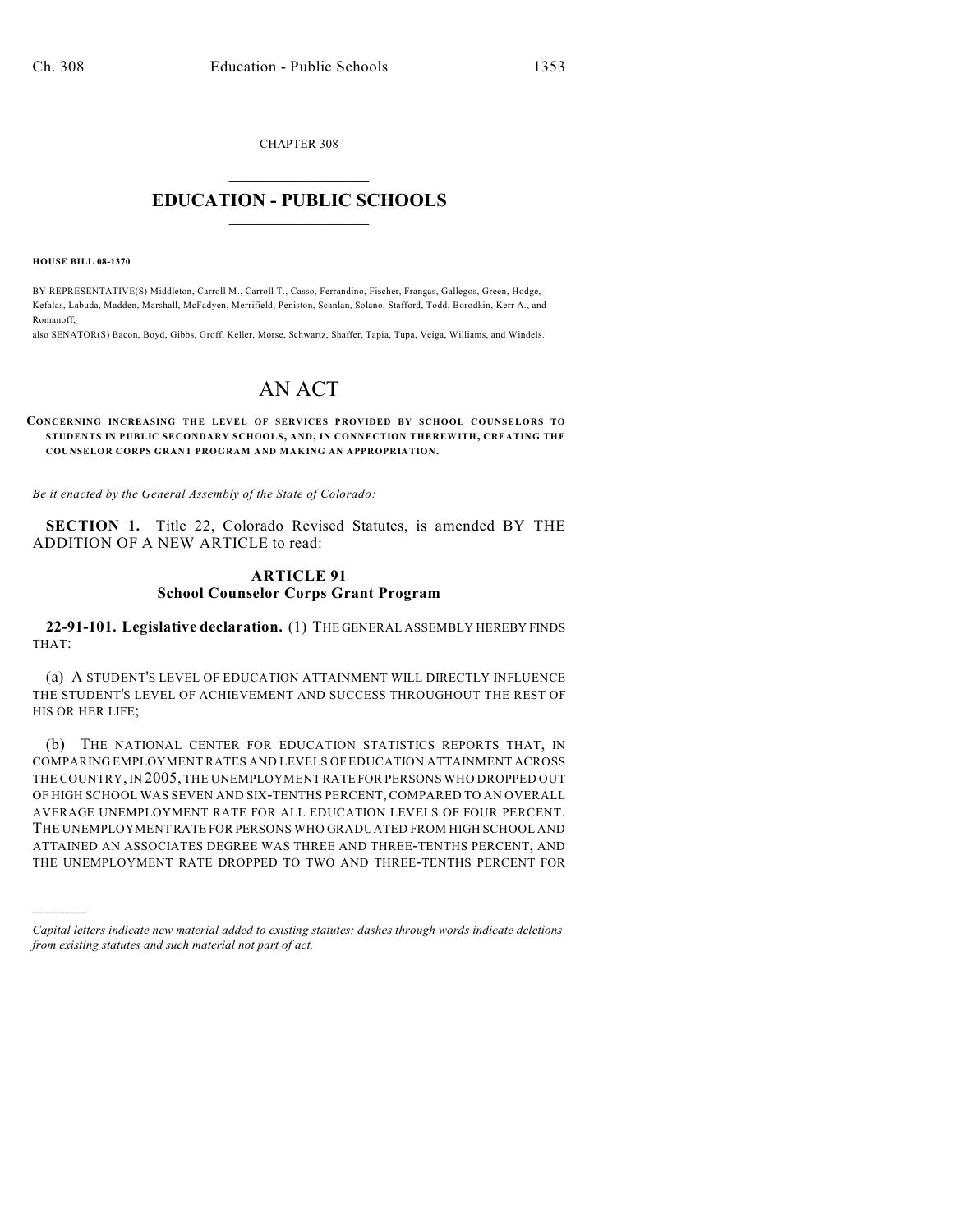PERSONS WHO ATTAINED A BACHELOR'S DEGREE.

(c) THE COLORADO DEPARTMENT OF EDUCATION REPORTS THAT THE GRADUATION RATE FOR COLORADO SCHOOL DISTRICTS IN THE SPRING OF 2006 WAS SEVENTY-FOUR AND ONE-TENTH PERCENT;

(d) IN 2003, APPROXIMATELY FORTY-NINE PERCENT OF THE STUDENTS WHO GRADUATED FROM A COLORADO PUBLIC HIGH SCHOOL ENROLLED IN A PUBLIC INSTITUTION OF HIGHER EDUCATION IN COLORADO;

(e) AS RECENTLY AS 2006, STATISTICS SHOWED THAT THERE IS A FORTY PERCENT PROBABILITY THAT A STUDENT WHO IS ENROLLED IN NINTH GRADE IN COLORADO WILL BE ENROLLED IN POSTSECONDARY EDUCATION WHEN THE STUDENT IS NINETEEN YEARS OF AGE, AND THIRTY-FOUR PERCENT OF THE PERSONS IN COLORADO WHO ARE EIGHTEEN TO TWENTY-FOUR YEARS OF AGE ARE ENROLLED IN POSTSECONDARY EDUCATION;

(f) STUDIES SHOW THAT SCHOOL COUNSELING AND POSTSECONDARY PREPARATION CAN HAVE A SIGNIFICANT EFFECT ON STUDENTS IN ASSISTING THEM TO BEGIN AS EARLY AS SEVENTH OR EIGHTH GRADE TO IDENTIFY THEIR POST-GRADUATION GOALS AND TO BEGIN PLANNING TO ACHIEVE THEM. THIS IS ESPECIALLY TRUE FOR AFRICAN-AMERICAN AND HISPANIC STUDENTS, LOW-INCOME STUDENTS, AND STUDENTS WHOSE PARENTS HAVE NO DIRECT EXPERIENCE WITH POSTSECONDARY EDUCATION.

(g) STUDIES FURTHER SHOW THAT STRATEGIC PARTNERSHIPS AMONG SCHOOL COUNSELORS, PROPERLY TRAINED ADMINISTRATORS, TEACHERS, AND COMMUNITY-BASED POSTSECONDARY SERVICE PROVIDERS RESULT IN IMPROVED ATTENDANCE, IMPROVED ACADEMIC PERFORMANCE, AND INCREASED POSTSECONDARY SUCCESS FOR STUDENTS FROM LOW-INCOME FAMILIES AND STUDENTS WHOSE PARENTS HAVE NO DIRECT EXPERIENCE WITH POSTSECONDARY EDUCATION;

(h) STUDIES ALSO SHOW THAT A SIGNIFICANT FACTOR IN ASSISTING A STUDENT TO REMAIN IN SCHOOL AND TO GRADUATE IS THE CREATION OF A STRONG PERSONAL RELATIONSHIP WITH AT LEAST ONE ADULT IN THE SCHOOL, AND IN MANY CASES THAT ADULT IS A SCHOOL COUNSELOR;

(i) PROFESSIONAL SCHOOL COUNSELORS ARE TRAINED TO PROVIDE COMPREHENSIVE PROGRAMS THAT FACILITATE THE DEVELOPMENT OF THE WHOLE CHILD IN THE AREAS OF ACADEMIC, CAREER, AND PERSONAL AND SOCIAL NEEDS;

(j) FOR THE 2006-07 SCHOOL YEAR, THE STUDENT-TO-COUNSELOR RATIO IN COLORADO PUBLIC SCHOOLS WAS APPROXIMATELY FIVE HUNDRED TO ONE, WHICH IS DOUBLE THE RATIO RECOMMENDED BY THE AMERICAN SCHOOL COUNSELORS ASSOCIATION AS AN AVERAGE STATEWIDE RATIO; AND

(k) REDUCING THE STUDENT-TO-COUNSELOR RATIO IN COLORADO'S PUBLIC SECONDARY SCHOOLS IS A POSITIVE MOVE TOWARD ACHIEVING THE GOALS OF CLOSING THE ACHIEVEMENT GAP, DECREASING THE DROPOUT RATE, AND INCREASING THE NUMBER OF STUDENTS WHO MATRICULATE INTO POSTSECONDARY EDUCATION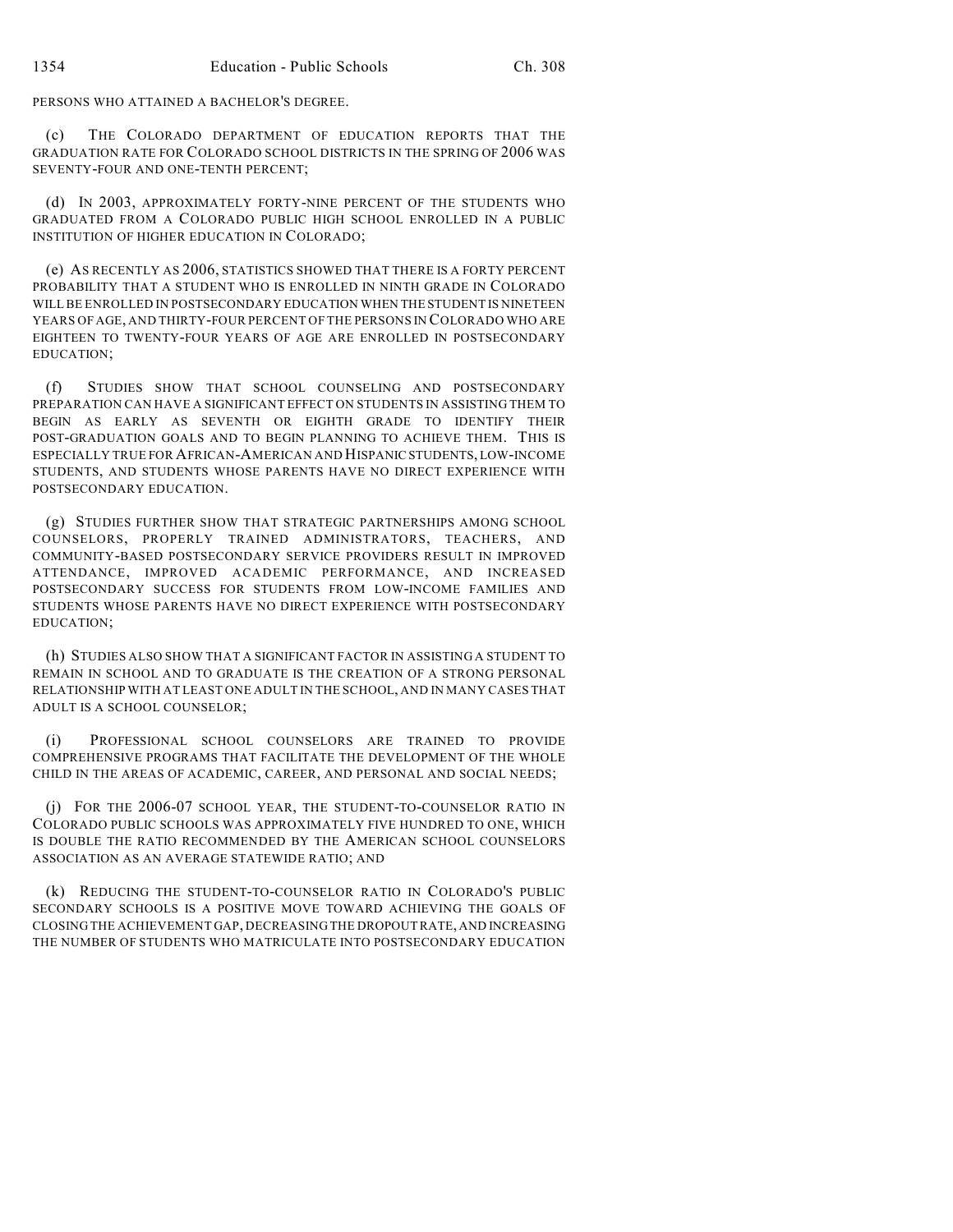WITHOUT THE NEED FOR REMEDIATION.

(2) THE GENERAL ASSEMBLY CONCLUDES, THEREFORE, THAT IT IS IN THE BEST INTERESTS OF THE STUDENTS IN THE STATE TO ENCOURAGE AND SUPPORT SCHOOL DISTRICTS, BOARDS OF COOPERATIVE SERVICES, AND CHARTER SCHOOLS IN INCREASING THE NUMBER OF SCHOOL COUNSELORS AVAILABLE IN MIDDLE, JUNIOR HIGH, AND HIGH SCHOOLS AND IN IMPROVING THE LEVEL OF SCHOOL COUNSELING SERVICES PROVIDED TO STUDENTS BY ENACTING THE SCHOOL COUNSELOR CORPS GRANT PROGRAM.

**22-91-102. Definitions.** AS USED IN THIS ARTICLE, UNLESS THE CONTEXT OTHERWISE REQUIRES:

(1) "DEPARTMENT" MEANS THE DEPARTMENT OF EDUCATION CREATED AND EXISTING PURSUANT TO SECTION 24-1-115, C.R.S.

(2) "EDUCATION PROVIDER" MEANS A SCHOOL DISTRICT, A BOARD OF COOPERATIVE SERVICES, A CHARTER SCHOOL AUTHORIZED BY A SCHOOL DISTRICT PURSUANT TO PART 1 OF ARTICLE 30.5 OF THIS TITLE, OR A CHARTER SCHOOL AUTHORIZED BY THE STATE CHARTER SCHOOL INSTITUTE PURSUANT TO PART 5 OF ARTICLE 30.5 OF THIS TITLE.

(3) "POSTSECONDARY SERVICE PROVIDER" MEANS AN INDEPENDENT AGENCY WHOSE PRIMARY PURPOSE IS TO PROVIDE CAREER AND COLLEGE PREPARATORY SERVICES TO STUDENTS.

(4) "PROGRAM" MEANS THE SCHOOL COUNSELOR CORPS GRANT PROGRAM CREATED IN SECTION 22-91-103.

(5) "RECIPIENT SECONDARY SCHOOL" MEANS A SECONDARY SCHOOL AT WHICH AN EDUCATION PROVIDER WILL USE MONEYS RECEIVED FROM THE PROGRAM TO EITHER INCREASE THE NUMBER OF SCHOOL COUNSELORS OR OTHERWISE RAISE THE LEVEL OF SCHOOL COUNSELING PROVIDED.

(6) "SCHOOL COUNSELOR" MEANS A PERSON WHO HOLDS A SPECIAL SERVICES PROVIDER LICENSE WITH A SCHOOL COUNSELOR ENDORSEMENT ISSUED PURSUANT TO ARTICLE 60.5 OF THIS TITLE OR WHO IS OTHERWISE ENDORSED OR ACCREDITED BY A NATIONAL ASSOCIATION TO PROVIDE SCHOOL COUNSELING SERVICES.

(7) "SECONDARY SCHOOL" MEANS A PUBLIC SCHOOL THAT INCLUDES ANY OF GRADES SEVEN THROUGH TWELVE.

(8) "STATE BOARD" MEANS THE STATE BOARD OF EDUCATION CREATED PURSUANT TO SECTION 1 OF ARTICLE IX OF THE STATE CONSTITUTION.

**22-91-103. School counselor corps grant program - created - rules.** (1) THERE IS HEREBY CREATED IN THE DEPARTMENT THE SCHOOL COUNSELOR CORPS GRANT PROGRAM TO PROVIDE FUNDING TO EDUCATION PROVIDERS TO INCREASE THE AVAILABILITY OF EFFECTIVE SCHOOL-BASED COUNSELING WITHIN SECONDARY SCHOOLS WITH THE GOAL OF INCREASING THE GRADUATION RATE WITHIN THE STATE AND INCREASING THE PERCENTAGE OF STUDENTS WHO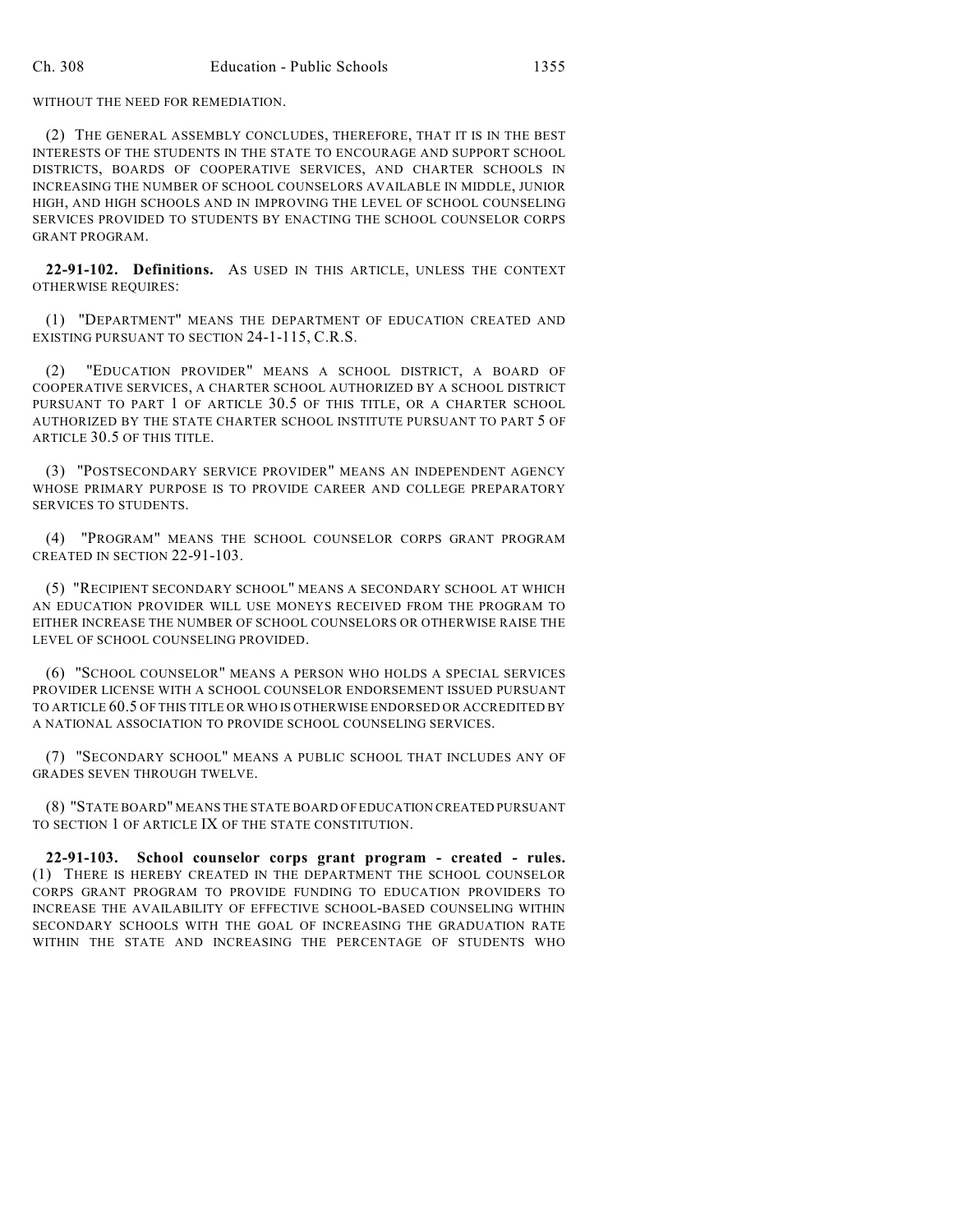APPROPRIATELY PREPARE FOR, APPLY TO, AND CONTINUE INTO POSTSECONDARY EDUCATION. AN EDUCATION PROVIDER THAT RECEIVES A GRANT UNDER THE PROGRAM SHALL USE THE MONEYS TO INCREASE THE LEVEL OF FUNDING THE EDUCATION PROVIDER ALLOCATED TO SCHOOL-BASED COUNSELING PRIOR TO RECEIVING THE GRANT AND NOT TO REPLACE OTHER FUNDING SOURCES ALLOCATED TO SCHOOL-BASED COUNSELING. THE DEPARTMENT SHALL ADMINISTER THE PROGRAM AS PROVIDED IN THIS ARTICLE AND PURSUANT TO RULES ADOPTED BY THE STATE BOARD.

(2) THE STATE BOARD SHALL ADOPT RULES, PURSUANT TO THE "STATE ADMINISTRATIVE PROCEDURE ACT", ARTICLE 4 OF TITLE 24, C.R.S., FOR IMPLEMENTATION OF THE PROGRAM, INCLUDING BUT NOT LIMITED TO RULES REGARDING:

(a) THE TIME LINE FOR SUBMITTING APPLICATIONS TO THE DEPARTMENT;

(b) THE FORM OF THE GRANT APPLICATION AND ANY INFORMATION IN ADDITION TO THAT SPECIFIED IN SECTION 22-91-104 (2) TO BE INCLUDED IN THE APPLICATION;

(c) ANY CRITERIA FOR AWARDING GRANTS IN ADDITION TO THOSE SPECIFIED IN SECTION 22-91-104 (3); AND

(d) ANY INFORMATION TO BE INCLUDED IN THE DEPARTMENT'S PROGRAM REPORT IN ADDITION TO THAT REQUIRED IN SECTION 22-91-105.

**22-91-104. School counselor corps grant program - application - criteria grant awards.** (1) AN EDUCATION PROVIDER THAT SEEKS A GRANT FROM THE PROGRAM SHALL SUBMIT AN APPLICATION TO THE DEPARTMENT IN ACCORDANCE WITH THE RULES ADOPTED BY THE STATE BOARD. THE DEPARTMENT SHALL REVIEW EACH APPLICATION RECEIVED FROM AN EDUCATION PROVIDER AND MAKE RECOMMENDATIONS TO THE STATE BOARD CONCERNING WHETHER A GRANT SHOULD BE AWARDED TO THE EDUCATION PROVIDER AND THE RECOMMENDED AMOUNT OF THE GRANT. IF THE DEPARTMENT DETERMINES AN APPLICATION IS MISSING ANY INFORMATION REQUIRED BY RULE TO BE INCLUDED WITH THE APPLICATION, THE DEPARTMENT MAY CONTACT THE EDUCATION PROVIDER TO OBTAIN THE MISSING INFORMATION.

(2) AT A MINIMUM, EACH GRANT APPLICATION SHALL SPECIFY:

(a) THE INTENDED RECIPIENT SECONDARY SCHOOLS, THE NUMBER OF SECONDARY SCHOOL COUNSELORS EMPLOYED BY THE EDUCATION PROVIDER PRIOR TO RECEIPT OF A GRANT, AND THE RATIO OF STUDENTS TO SCHOOL COUNSELORS IN THE SECONDARY SCHOOLS OPERATED BY OR RECEIVING SERVICES FROM THE EDUCATION PROVIDER;

(b) WHETHER THE EDUCATION PROVIDER HAS ADOPTED STANDARDS FOR SCHOOL COUNSELOR RESPONSIBILITIES, AS RECOMMENDED BY A NATIONAL ASSOCIATION OF SCHOOL COUNSELORS;

(c) WHETHER THE EDUCATION PROVIDER HAS ENTERED INTO, OR HAS COMMITTED TO ESTABLISHING, ONE OR MORE PARTNERSHIPS WITH INSTITUTIONS OF HIGHER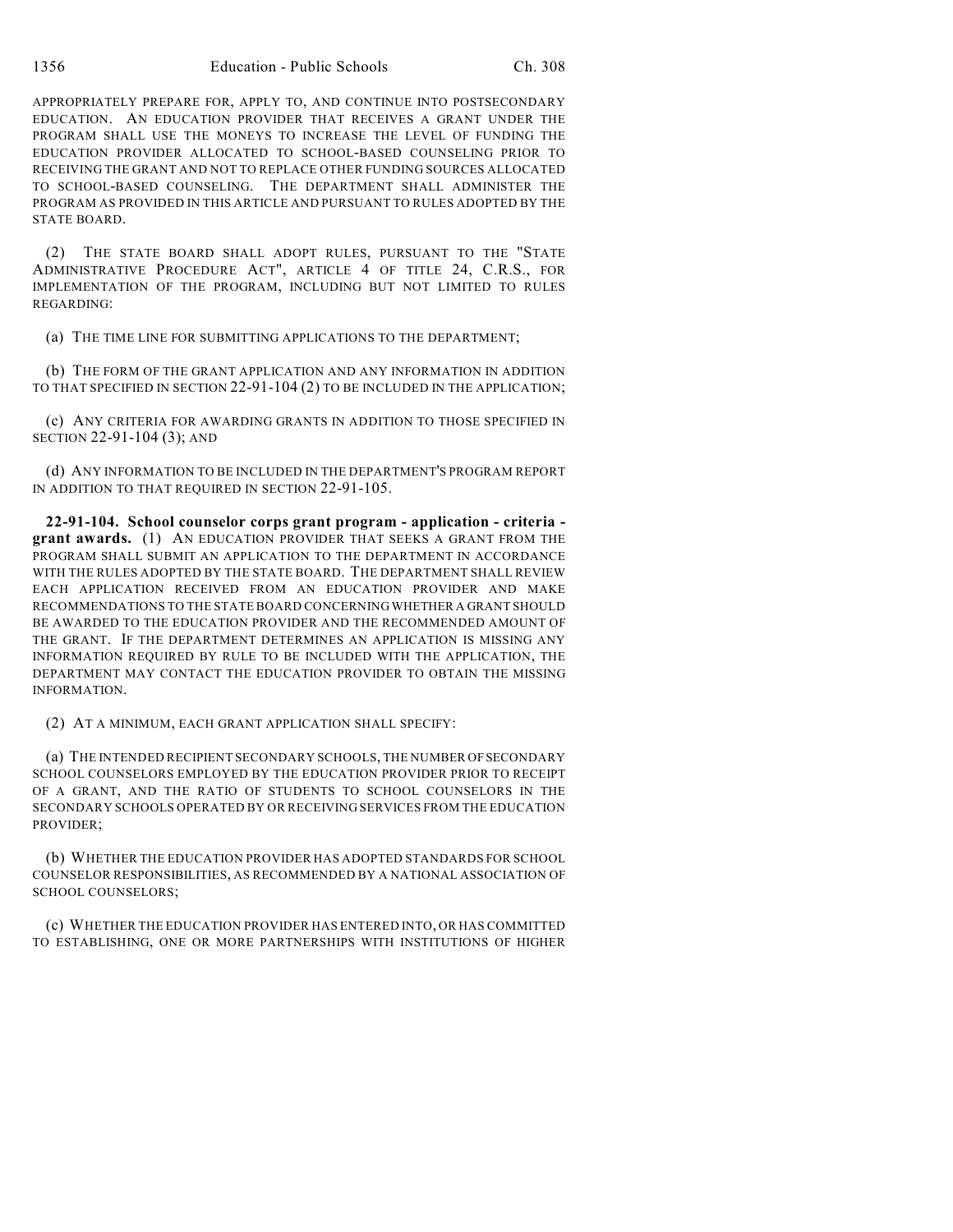EDUCATION OR POSTSECONDARY SERVICE PROVIDERS IN COLORADO TO SUPPORT AND INCREASE THE CAPACITY AND EFFECTIVENESS OF THE COUNSELING AND POSTSECONDARY PREPARATION SERVICES PROVIDED TO SECONDARY SCHOOL STUDENTS ENROLLED IN OR RECEIVING EDUCATIONAL SERVICES FROM THE EDUCATION PROVIDER;

(d) THE EDUCATION PROVIDER'S PLAN FOR USE OF THE GRANT MONEYS, INCLUDING THE EXTENT TO WHICH THE GRANT MONEYS WILL BE USED TO INCREASE THE NUMBER OF SCHOOL COUNSELORS AT RECIPIENT SECONDARY SCHOOLS AND TO PROVIDE PROFESSIONAL DEVELOPMENT FOR SCHOOL COUNSELORS AND PROFESSIONAL DEVELOPMENT TO ENABLE OTHER FACULTY MEMBERS TO PROVIDE COUNSELING AND POSTSECONDARY PREPARATION SERVICES AT RECIPIENT SECONDARY SCHOOLS;

(e) THE EDUCATION PROVIDER'S PLAN FOR INVOLVING LEADERS AT THE RECIPIENT SECONDARY SCHOOLS AND IN THE SURROUNDING COMMUNITY AND THE FACULTY AT RECIPIENT SECONDARY SCHOOLS IN INCREASING THE CAPACITY AND EFFECTIVENESS OF THE COUNSELING AND POSTSECONDARY PREPARATION SERVICES PROVIDED TO SECONDARY SCHOOL STUDENTS ENROLLED IN OR RECEIVING EDUCATIONAL SERVICES FROM THE EDUCATION PROVIDER;

(f) THE EXTENT TO WHICH THE EDUCATION PROVIDER HAS DEVELOPED OR PLANS TO DEVELOP PARTNERSHIPS TO SERVE THE POSTSECONDARY NEEDS OF ALL OF THE SECONDARY STUDENTS ENROLLED IN OR RECEIVING EDUCATIONAL SERVICES FROM THE EDUCATION PROVIDER;

(g) THE EDUCATION PROVIDER'S USE OF DISTRICT-LEVEL, OR SCHOOL-LEVEL IF THE EDUCATION PROVIDER IS A CHARTER SCHOOL, NEEDS ASSESSMENTS THAT IDENTIFY CHALLENGING ISSUES IN THE DISTRICT OR SCHOOL IN TERMS OF STUDENT LEARNING AND SUCCESS AND IDENTIFICATION OF ANY PROGRAMS INITIATED OR SERVICES PROVIDED BY THE EDUCATION PROVIDER TO SECONDARY STUDENTS THAT HAVE HELPED TO INCREASE GRADUATION RATES AND THE LEVEL OF POSTSECONDARY SUCCESS AMONG GRADUATES;

(h) THE ATTENDANCE, GRADE-RETENTION AND PROMOTION, AND GRADING POLICIES IMPLEMENTED BY THE EDUCATION PROVIDER;

(i) WHETHER THE EDUCATION PROVIDER INTENDS TO PROVIDE MATCHING FUNDS TO AUGMENT ANY GRANT MONEYS RECEIVED FROM THE PROGRAM AND THE ANTICIPATED AMOUNT AND SOURCE OF ANY MATCHING FUNDS; AND

(j) THE EDUCATION PROVIDER'S PLAN FOR CONTINUING TO FUND THE INCREASES IN SCHOOL COUNSELING SERVICES FOLLOWING EXPIRATION OF THE GRANT.

(3) IN REVIEWING APPLICATIONS AND MAKING RECOMMENDATIONS, THE DEPARTMENT SHALL APPLY THE FOLLOWING CRITERIA IN ADDITION TO ANY OTHER CRITERIA ADOPTED BY RULE OF THE STATE BOARD:

(a) THE DROPOUT RATE AT THE INTENDED RECIPIENT SECONDARY SCHOOL OR SCHOOLS AND, IF THE EDUCATION PROVIDER IS A SCHOOL DISTRICT, AT ALL OF THE SECONDARY SCHOOLS WITHIN THE SCHOOL DISTRICT. THE DEPARTMENT AND THE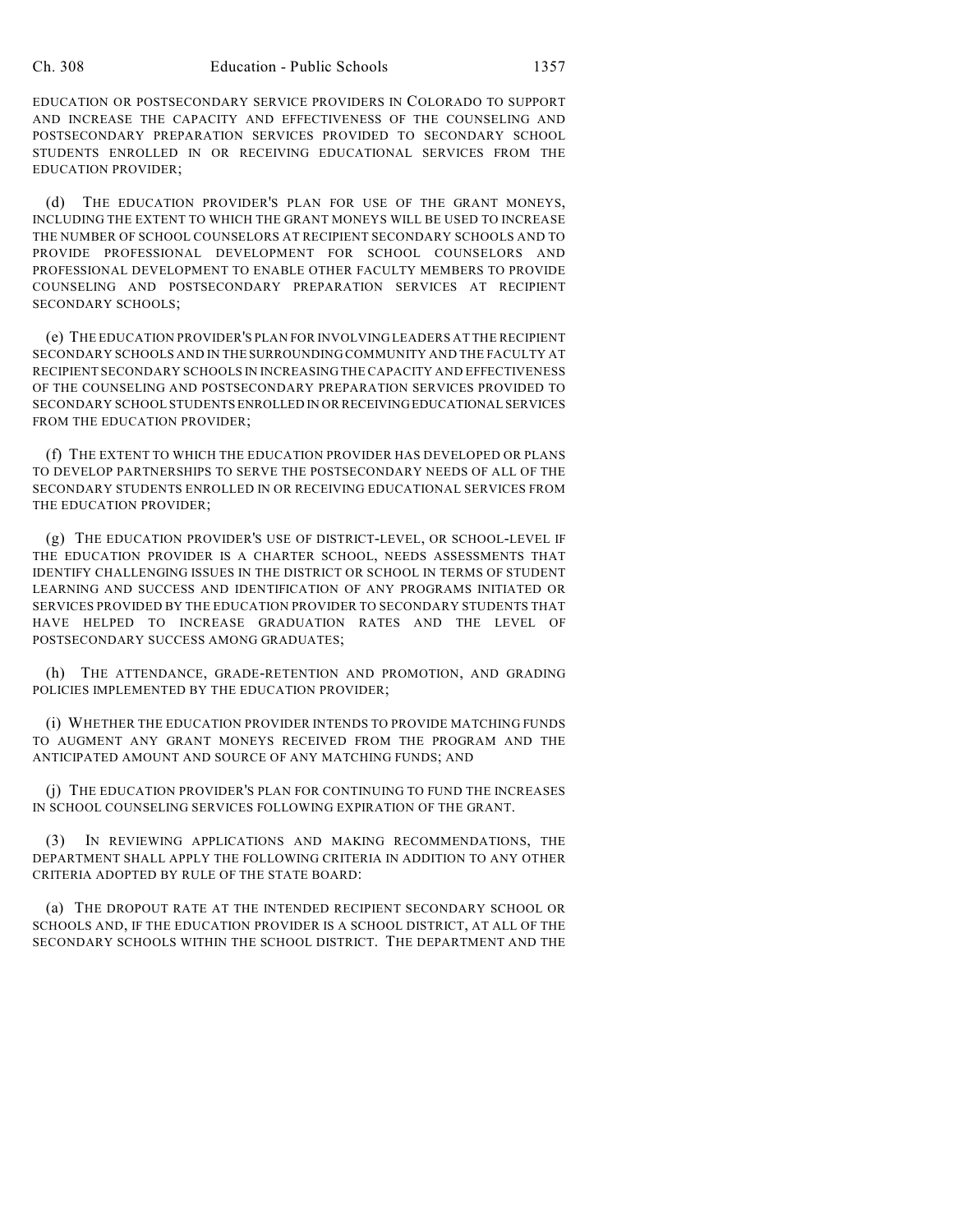STATE BOARD SHALL GIVE PRIORITY TO EDUCATION PROVIDERS THAT INTEND TO USE THE GRANT MONEYS TO ASSIST SECONDARY SCHOOLS AT WHICH THE DROPOUT RATE EXCEEDS THE STATEWIDE AVERAGE.

(b) THE PERCENTAGE OF STUDENTS ENROLLED IN THE INTENDED RECIPIENT SECONDARY SCHOOL OR SCHOOLS WHO ARE ELIGIBLE FOR FREE OR REDUCED-COST LUNCH. THE DEPARTMENT AND THE STATE BOARD SHALL GIVE PRIORITY TO EDUCATION PROVIDERS THAT IDENTIFY INTENDED RECIPIENT SECONDARY SCHOOLS WITH A HIGH PERCENTAGE OF SAID STUDENTS.

(c) THE PERCENTAGE OF STUDENTS ENROLLED IN THE INTENDED RECIPIENT SECONDARY SCHOOL OR SCHOOLS AND, IF THE EDUCATION PROVIDER IS A SCHOOL DISTRICT, IN THE SCHOOL DISTRICT, WHO GRADUATE AND ENROLL IN POSTSECONDARY EDUCATION WITHIN TWO YEARS AFTER GRADUATING FROM HIGH SCHOOL;

(d) WHETHER THE EDUCATION PROVIDER HAS ADOPTED, OR HAS DEMONSTRATED A COMMITMENT TO ADOPTING, STANDARDS FOR SCHOOL COUNSELOR RESPONSIBILITIES, AS RECOMMENDED BY A NATIONAL ASSOCIATION OF SCHOOL COUNSELORS; AND

(e) THE LIKELIHOOD THAT THE EDUCATION PROVIDER WILL CONTINUE TO FUND THE INCREASES IN THE LEVEL OF SCHOOL COUNSELING SERVICES FOLLOWING EXPIRATION OF THE GRANT.

(4) THE DEPARTMENT AND THE STATE BOARD SHALL CONSULT WITH EXPERTS IN THE AREA OF SCHOOL COUNSELING, INCLUDING BUT NOT LIMITED TO SCHOOL COUNSELORS, PERSONS WHO PROVIDE EDUCATION AND PROFESSIONAL DEVELOPMENT IN THE AREAS OF SCHOOL COUNSELING AND CAREER COUNSELING, AND HIGHER EDUCATION ADMISSIONS OFFICERS, IN ESTABLISHING ANY ADDITIONAL CRITERIA FOR AWARDING GRANTS AND IN REVIEWING APPLICATIONS AND SELECTING GRANT RECIPIENTS.

(5) SUBJECT TO AVAILABLE APPROPRIATIONS, THE STATE BOARD SHALL AWARD GRANTS TO APPLYING EDUCATION PROVIDERS PURSUANT TO THIS SECTION. THE STATE BOARD SHALL BASE THE GRANT AWARDS ON THE DEPARTMENT'S RECOMMENDATIONS. EACH GRANT SHALL HAVE A TERM OF THREE YEARS BEGINNING IN THE 2008-09 BUDGET YEAR. IN MAKING THE AWARD, THE STATE BOARD SHALL SPECIFY THE AMOUNT OF EACH GRANT.

(6) THE DEPARTMENT MAY EXPEND NO MORE THAN TWO PERCENT OF THE MONEYS ANNUALLY APPROPRIATED FOR THE PROGRAM TO OFFSET THE COSTS INCURRED IN IMPLEMENTING THE PROGRAM.

(7) THE DEPARTMENT SHALL SEEK AND MAY ACCEPT PUBLIC OR PRIVATE GIFTS, GRANTS, OR DONATIONS TO ASSIST IN FUNDING THE PROGRAM.

(8) THE GENERAL ASSEMBLY HEREBY FINDS AND DECLARES THAT, FOR PURPOSES OF SECTION 17 OF ARTICLE IX OF THE STATE CONSTITUTION, AWARDING GRANTS TO EDUCATION PROVIDERS TO USE IN INCREASING THE AVAILABILITY OF SCHOOL COUNSELORS AND THE LEVEL OF SCHOOL COUNSELING SERVICES PROVIDED IN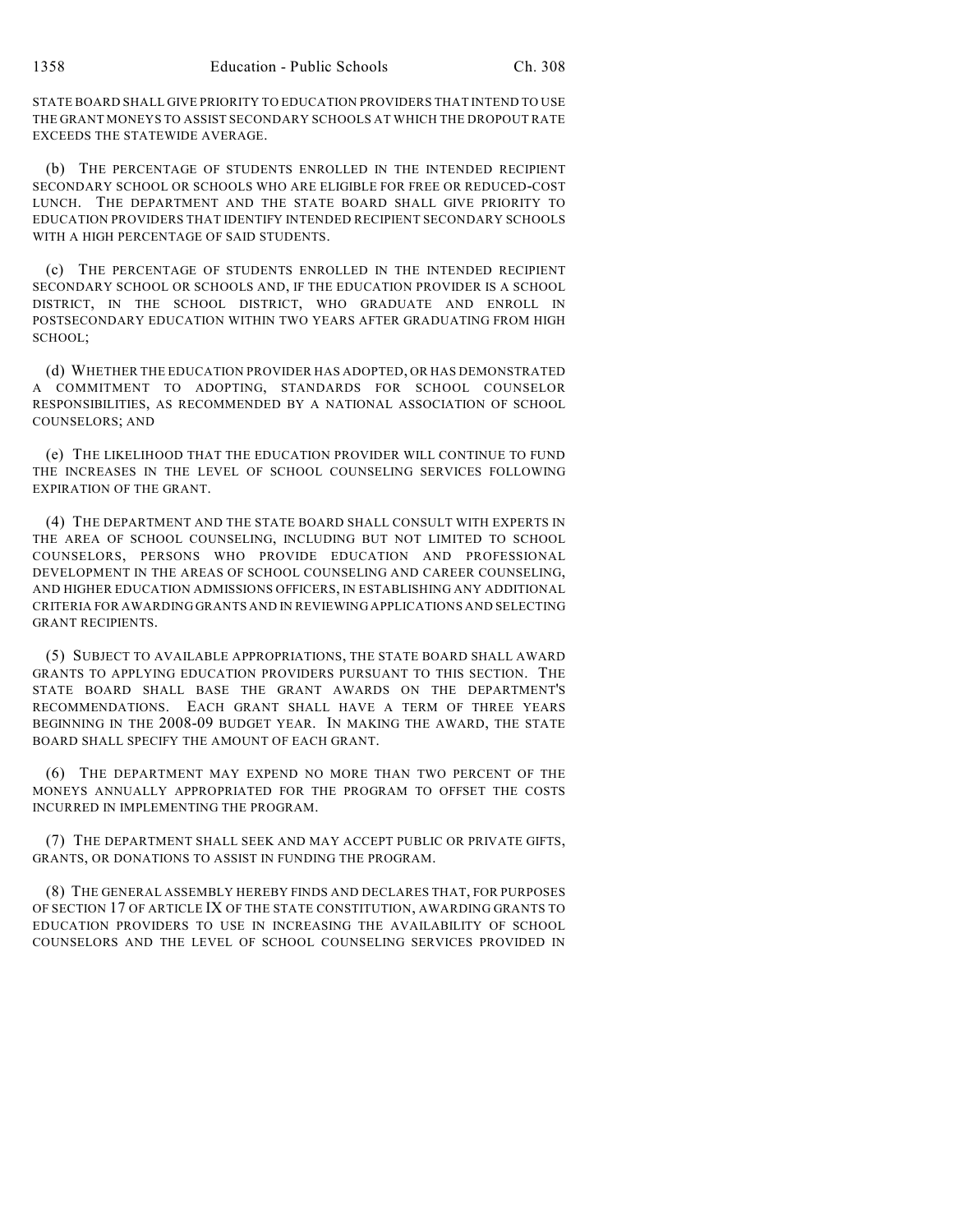SECONDARY SCHOOLS AND TO THEREBY INCREASE THE GRADUATION AND MATRICULATION RATES AND DECREASE THE NEED FOR REMEDIATION IN POSTSECONDARY EDUCATION IS AN IMPORTANT ELEMENT OF ACCOUNTABLE EDUCATION REFORM AND MAY THEREFORE RECEIVE FUNDING FROM THE STATE EDUCATION FUND CREATED IN SECTION 17 (4) OF ARTICLE IX OF THE STATE CONSTITUTION.

**22-91-105. Reporting.** (1) EACH EDUCATION PROVIDER THAT RECEIVES A GRANT THROUGH THE PROGRAM SHALL REPORT THE FOLLOWING INFORMATION TO THE DEPARTMENT EACH YEAR DURING THE TERM OF THE GRANT:

(a) THE NUMBER OF SCHOOL COUNSELORS HIRED USING GRANT MONEYS;

(b) ANY PROFESSIONAL DEVELOPMENT PROGRAMS PROVIDED USING GRANT MONEYS;

(c) ANY OTHER SERVICES PROVIDED USING GRANT MONEYS;

(d) A COMPARISON OF THE DROPOUT RATES, AND THE COLLEGE MATRICULATION AND REMEDIATION RATES, IF APPLICABLE, AT THE RECIPIENT SECONDARY SCHOOLS FOR THE YEARS PRIOR TO RECEIPT OF THE GRANT AND THE YEARS FOR WHICH THE EDUCATION PROVIDER RECEIVES THE GRANT;

(e) INFORMATION INDICATING AN INCREASE IN THE LEVEL OF POSTSECONDARY PREPARATION SERVICES PROVIDED TO SECONDARY STUDENTS AT RECIPIENT SECONDARY SCHOOLS, SUCH AS THE USE OF INDIVIDUAL CAREER AND ACADEMIC PLANS OR ENROLLMENT IN PRE-COLLEGIATE PREPARATION PROGRAMS OR POSTSECONDARY OR VOCATIONAL PREPARATION PROGRAMS; AND

(f) ANY ADDITIONAL INFORMATION THAT THE STATE BOARD, BY RULE, MAY REQUIRE.

(2) ON OR BEFORE APRIL 15, 2009, AND ON OR BEFORE APRIL 15 EACH YEAR THEREAFTER, THE DEPARTMENT SHALL SUBMIT TO THE EDUCATION COMMITTEES OF THE SENATE AND THE HOUSE OF REPRESENTATIVES, OR ANY SUCCESSOR COMMITTEES, A REPORT THAT, AT A MINIMUM, SUMMARIZES THE INFORMATION RECEIVED BY THE DEPARTMENT PURSUANT TO SUBSECTION (1) OF THIS SECTION. THE DEPARTMENT SHALL ALSO POST THE REPORT TO ITS WEB SITE.

(3) THE DEPARTMENT OF HIGHER EDUCATION SHALL COOPERATE WITH THE DEPARTMENT IN PROVIDING INFORMATION NECESSARY FOR THE REPORT SUBMITTED BY THE DEPARTMENT PURSUANT TO SUBSECTION (2) OF THIS SECTION.

**SECTION 2. Appropriation.** In addition to any other appropriation, for the fiscal year beginning July 1, 2008, there is hereby appropriated, out of any moneys in the state education fund, created in section 17 (4) of article IX of the state constitution, not otherwise appropriated, the sum of five million dollars (\$5,000,000) and 1.0 FTE, or so much thereof as may be necessary, for the school counselor corps grant program created in article 91 of title 22, Colorado Revised Statutes.